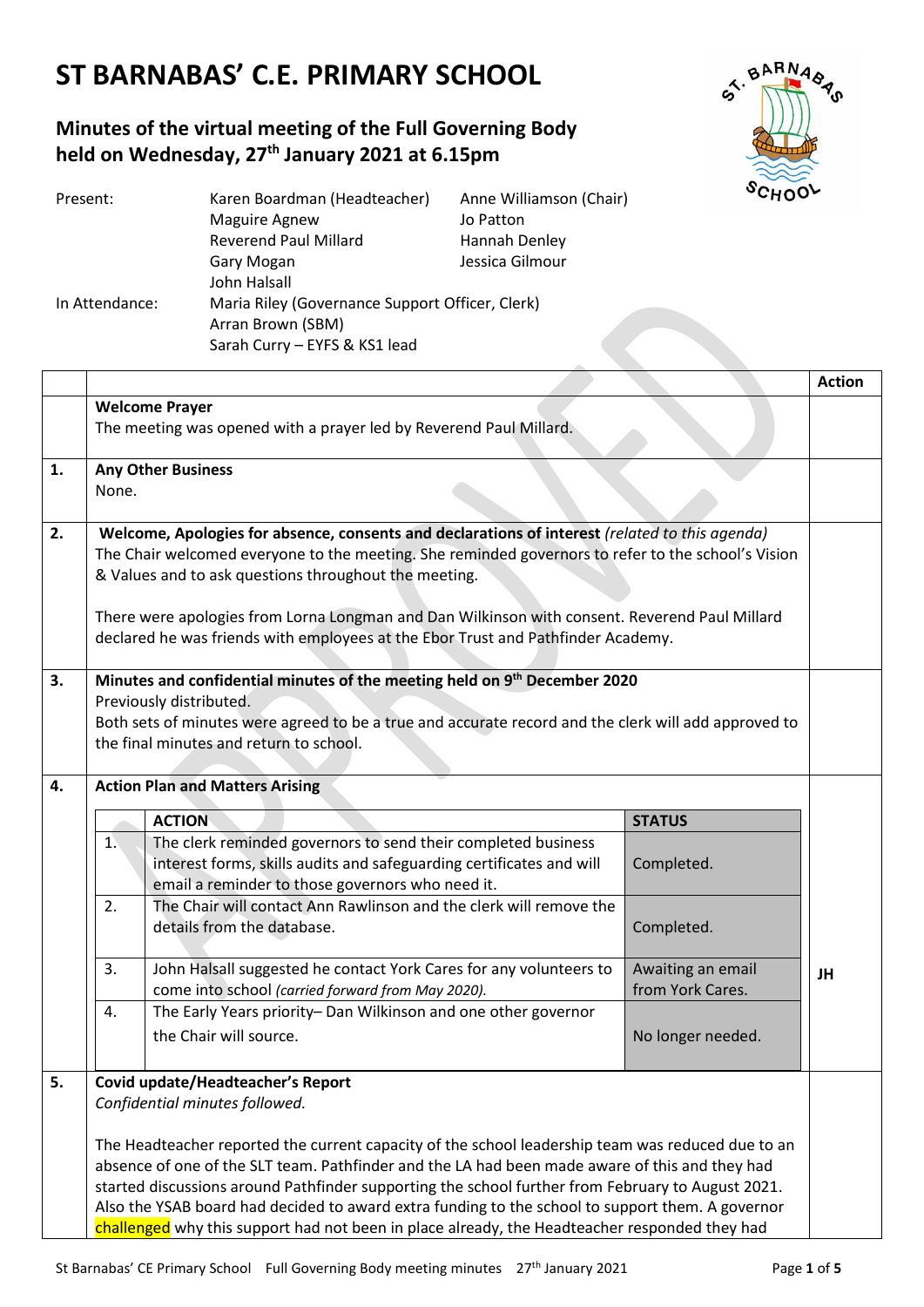been supported by Nicola Massey and Sheena Powley from Pathfinder, however due to having a member of the SLT currently absent they required further support. The Chair added the governors had decided to put two phase leaders in place to replace the Deputy Headteacher to build up the leadership capacity in school and for succession planning, however Covid 19 and a phase leader being on sick leave were unforeseen. Having a phase leader off school had reduced the Headteacher's time to focus on strategic work and only gave her time to focus on the operational running of the school. The governor *further challenged* that they should have had a contingency plan in place for the Deputy Headteacher leaving and for new staff to learn their roles. The Headteacher replied their plans had been thorough but no-one had planned for Covid 19 and they needed to turn around the school faster than other schools needed to. She added Pathfinder's support would be helpful and positive. The governor suggested they all needed to be aware if support was still needed in the future and plan in advance for this.

#### Attendance of key worker and vulnerable pupils

The Headteacher reported there were 25% of the pupils attending school throughout the week which was made up of mainly key worker children. The most vulnerable children were attending school and children who were not engaging with home learning or did not have access to a device were advised to attend also. They had loaned devices to families where needed. The Headteacher advised they were expecting around 34% of pupils in school the following week due to encouraging the nonengaging pupils into school and they would be in class bubbles. They were supporting vulnerable pupils well, with 47% of Pupil Premium (PP) children in school, rising to 60% from the next week. They had invited all SEN pupils and pupils with a My Support Plan (MSP), overall 50% were attending, rising to 57% the following week. The staff were working online with pupils at home and their parents to engage them in the learning.

A governor queried if both parents needed to be key workers to send their child into school, the Headteacher replied only one parent needed to be a key worker however the LA had asked schools to appeal to parents to keep their children at home if they were able to. The governor questioned if the numbers would increase, the Headteacher said they had received more requests for places. A governor asked how often the teachers communicated with their pupils, the Headteacher explained every class had a live catch up once a week with KS2 pupils having two to three catch ups within a week. In addition, teachers from Year 2 to Year 6 were in touch daily via Google Classrooms. She added live lessons were tricky due to teaching in school at the same time. A parent governor shared parents had added comments to the school Facebook page regarding live sessions and he suggested the Facebook page needed more monitoring by school staff to aid communication and any issues. The Headteacher replied a member of the office staff would be monitoring and responding on the Facebook page and accepting requests where appropriate.

#### Remote Learning Offer

The Headteacher shared the remote learning offer document they had been sent was a statutory document around the expectations for remote learning. The LA had issued a letter to parents about live lessons and not all schools were offering live lessons. She added they were always looking at ways to improve the remote learning offer. The Headteacher informed governors the parent survey results in relation to the remote learning offer had been very positive. A governor questioned why some parents may not responded positively, the Headteacher her explained the parents had not added a reason why and she would like to let parents know what the school had done and put in place in response to their feedback.

#### Provision for Free School Meals (FSM)

The Headteacher explained families had received food parcels but were now receiving supermarket vouchers.

#### Safeguarding

The Headteacher informed governors they were contacting all parents where children weren't engaging in the remote learning, which was time consuming and had visited homes when they did not get a response via the phone. The Chair questioned what staff could do if a parent was not responding to the school, the Headteacher responded they recorded all attempts at communicating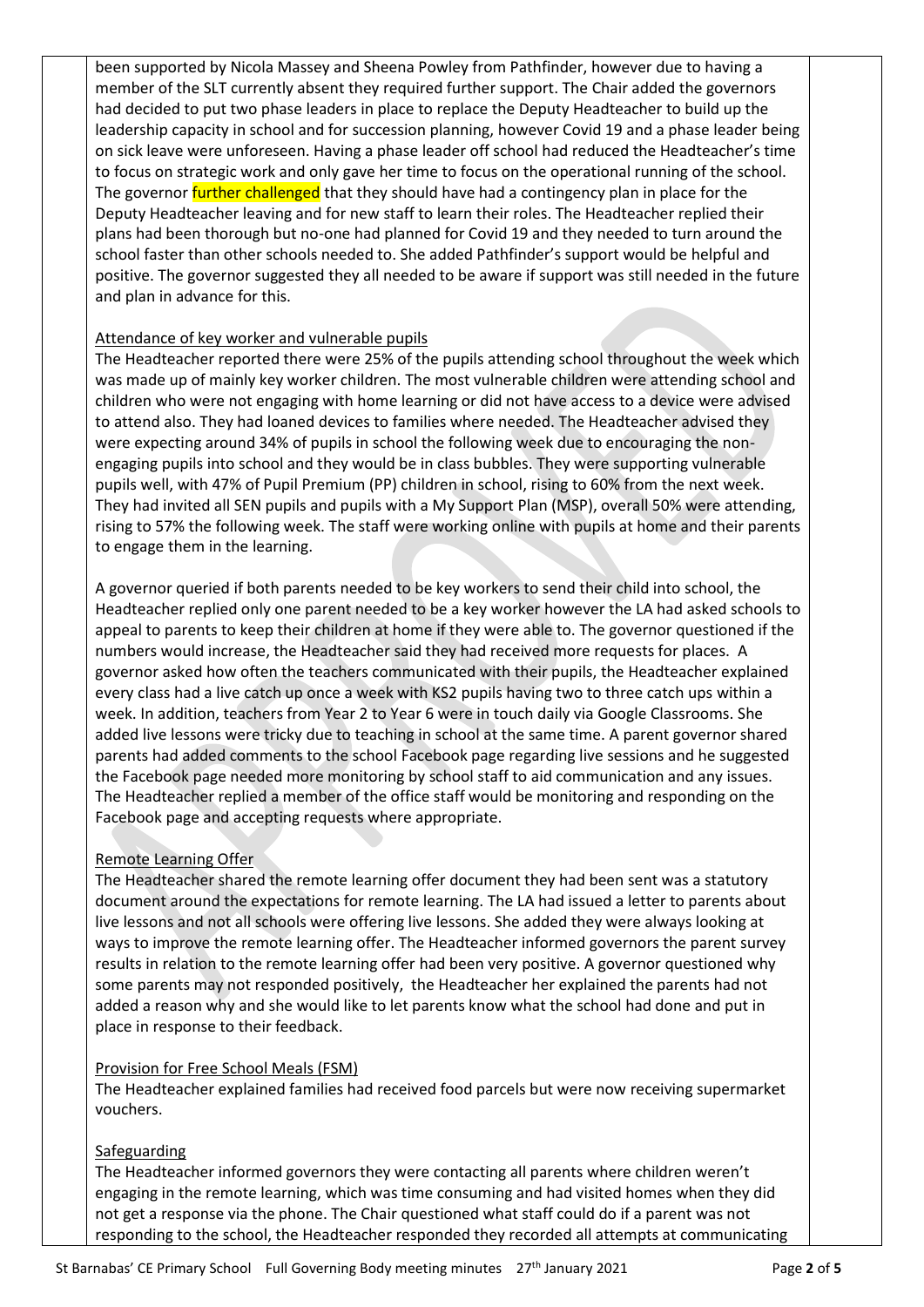|    | on CPOMS and they needed to confirm with the LA the next steps. The staff governor added the<br>families had a check in within the catch ups, then a phone call the next day followed by a home visit if<br>their family was not engaging. A governor queried if there was anything on the visions and values<br>around encouragement, the Headteacher confirmed there was and it was in the expectations<br>document all families had received also.<br>Testing of school staff<br>The Headteacher shared all staff had been invited to take a lateral flow test twice a week and they<br>had no positive results as yet.                                                                                                                                                                                                                                                                                                                                                                                                                                                                                                                                                                                                                                                                                                                                                                                                                                                                                                                                                                                                                                                                                                                                          |                |
|----|---------------------------------------------------------------------------------------------------------------------------------------------------------------------------------------------------------------------------------------------------------------------------------------------------------------------------------------------------------------------------------------------------------------------------------------------------------------------------------------------------------------------------------------------------------------------------------------------------------------------------------------------------------------------------------------------------------------------------------------------------------------------------------------------------------------------------------------------------------------------------------------------------------------------------------------------------------------------------------------------------------------------------------------------------------------------------------------------------------------------------------------------------------------------------------------------------------------------------------------------------------------------------------------------------------------------------------------------------------------------------------------------------------------------------------------------------------------------------------------------------------------------------------------------------------------------------------------------------------------------------------------------------------------------------------------------------------------------------------------------------------------------|----------------|
|    | <b>Staff wellbeing</b><br>The Headteacher explained it was very challenging in school and everyone was trying to offer the<br>most efficient way of remote learning which they discussed in staff meetings. The more staff learned<br>about Google Classroom, the more they could lighten the work load. She added staff morale was low<br>at the moment. The Chair suggested all class link governors send their teachers an email to support<br>them, the staff governor agreed the governors supportive messages meant a lot to them all and<br>perhaps a check in video or class story would help too. The Headteacher added the Chair was running<br>a worship time with the children and parents had been supportive and sent positive comments to the<br>staff. They would be discussing building staff morale and relationships with Pathfinder.                                                                                                                                                                                                                                                                                                                                                                                                                                                                                                                                                                                                                                                                                                                                                                                                                                                                                                            | <b>All Gov</b> |
| 6. | <b>Multi Academy Trust</b><br>The Chair asked the governors for their thoughts regarding joining a Multi Academy Trust. A governor<br>commented he liked the spiritual message and ethos of Pathfinder and the development of children's<br>wellbeing. Another governor commented he was sceptical about joining a Trust and questioned<br>where the finances would come from. He added it would be great to have more resources but the<br>welfare of the children was the number one priority. A different governor added they would want a<br>MAT to help drive improvement in the school and he felt that the Hope Trust and Pathfinder Trust<br>were the most established and reflected the schools vision.<br>The Chair reminded governors they needed to make a decision regarding which MAT to join that<br>would support the school well and they would need to consult with parents and staff also. She added<br>the Headteacher and Chair had met with Pathfinder for a long meeting in which they had asked lots<br>of questions. A governor questioned what the staff thought about joining a MAT, the staff governor<br>responded one of the best aspects of St Barnabas was that it was a small school however in the<br>current situation it would be helpful to have more staff to share ideas with and support each other.<br>The staff governor pointed out, as the SENDCo, it had been really helpful to have the support from<br>Pathfinder and the schools within Pathfinder were still individual with their own processes which was<br>good. A staff attendee commented being part of a MAT would be good for protecting the school and<br>they could carry out assessments with other schools which would be helpful. The Chair added they |                |
|    | had discussed the benefits of having nine primary schools supporting each other.<br>A governor questioned what guarantee a MAT would offer and what would happen if St Barnabas<br>failed the criteria, the Chair replied if a MAT accepted the school they would support the school and<br>it would be difficult to end this support. The Headteacher pointed out collaboration was one of the<br>main benefits for staff and the Headteacher. She added Pathfinder's vision and values matched St<br>Barnabas', the people they had talked to in Pathfinder lived out these values and Andrew Daly as the<br>CEO was great.                                                                                                                                                                                                                                                                                                                                                                                                                                                                                                                                                                                                                                                                                                                                                                                                                                                                                                                                                                                                                                                                                                                                       |                |
|    | A governor challenged what would prevent Pathfinder from accepting the school, merging St<br>Barnabas into another school and selling off the school site, the Headteacher responded this was not<br>easy to do and required a legal process. She pointed out that no contract had been agreed upon yet.<br>Another governor highlighted as the school was Church of England the Diocese would be involved<br>also and it would be better for the MAT to say they had supported a school from Requires<br>Improvement to Good. A different governor questioned the capacity pf Pathfinder and would they be<br>taking in any other schools, the Chair explained Pathfinder had spoken about a three to five year plan<br>and within this taking in one more secondary school and two to three more primary schools only.                                                                                                                                                                                                                                                                                                                                                                                                                                                                                                                                                                                                                                                                                                                                                                                                                                                                                                                                            |                |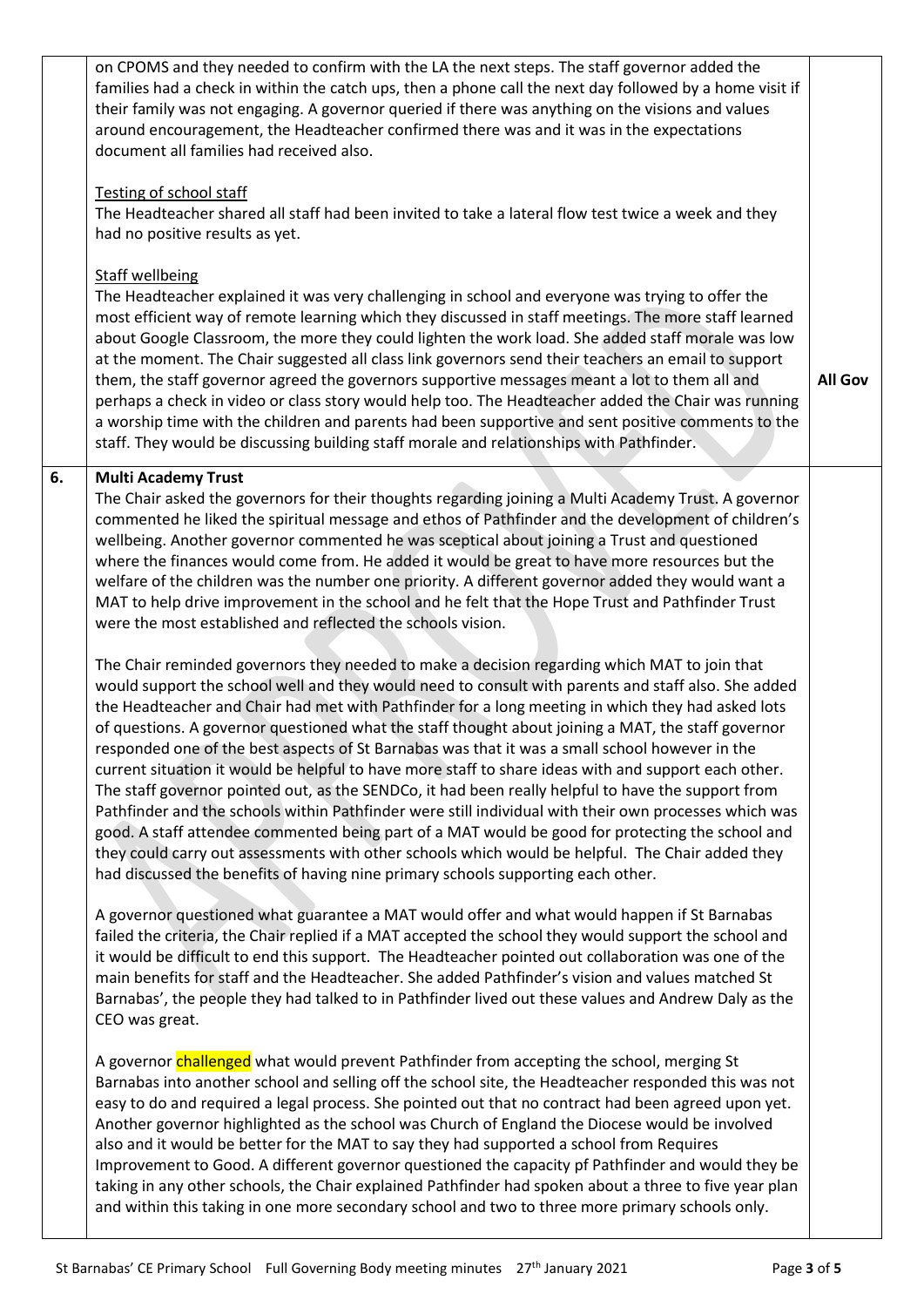|     | The Chair proposed everyone should vote on whether they were happy to progress possibly joining                                                                          |              |
|-----|--------------------------------------------------------------------------------------------------------------------------------------------------------------------------|--------------|
|     | the Pathfinder MAT.<br>Vote                                                                                                                                              |              |
|     | In favour - Seven governors voted in favour of looking further into joining the Pathfinder MAT.                                                                          |              |
|     | Against - One governor voted against joining the Pathfinder MAT.                                                                                                         |              |
|     | No governors abstained.                                                                                                                                                  |              |
|     | The Chair thanked the governors for their questions and opinions and asked them to send any further<br>questions for Pathfinder to the Headteacher and Chair.            |              |
| 7.  | <b>Governance Matters</b>                                                                                                                                                |              |
|     | <b>Governor Training</b>                                                                                                                                                 |              |
|     | The Chair reported she attended a governor briefing on the 14 <sup>th</sup> January and Reverend Paul Millard<br>was attending Welcome to Governance the following week. |              |
|     |                                                                                                                                                                          |              |
|     | Link Governor visit reports                                                                                                                                              |              |
|     | The Chair stated they would look into the reports further for common themes and questions.                                                                               |              |
|     | <b>Governor Vacancies</b>                                                                                                                                                |              |
|     | The Chair informed governors Philip Halsall had tendered his resignation and thanked Philip for his                                                                      |              |
|     | advice as a governor. The Headteacher will send out parent nomination forms for the vacancies.                                                                           | HT           |
|     | <b>Skills Audit</b>                                                                                                                                                      |              |
|     | Once all skills audits had been collected, the clerk will compile the skills matrix.                                                                                     |              |
|     |                                                                                                                                                                          |              |
| 8.  | Services to Schools (1.4.21 - 31.3.22)<br>8.23pm - the clerk left the meeting for a few minutes.                                                                         |              |
|     |                                                                                                                                                                          |              |
|     | When the clerk returned to the meeting, the Chair shared the governors had decided they would like                                                                       |              |
|     | the same level of training and meetings as the last academic year.                                                                                                       |              |
| 9.  | <b>Chair's Report</b>                                                                                                                                                    |              |
|     | The Chair highlighted that as part of the SLT of the school, the governors needed to step up to the                                                                      |              |
|     | role, challenge and monitor, evaluate and support the Headteacher and staff. They needed to think                                                                        |              |
|     | about the schools vison and values. The Chair explained the five priorities they had reviewed at the                                                                     |              |
|     | last FGB had changed. The Chair suggested the following:                                                                                                                 |              |
|     | Effectiveness of Leadership and Management - Anne Williamson, Paul Millard, Gary Mogan                                                                                   |              |
|     | Quality of Teaching - John Halsall, Maguire Agnew and Anne Williamson.                                                                                                   |              |
|     | Remote Learning - Jo Patton and Jessica Gilmour                                                                                                                          |              |
|     | Behaviour & SEN Offer - Hannah Denley, Lorna Longman and Daniel Wilkinson.                                                                                               |              |
|     |                                                                                                                                                                          |              |
|     | The Chair requested governors be a part of what was happening in school, perhaps a book scrutiny or                                                                      |              |
|     | parent drop ins or joining a staff meeting. The Chair agreed to share the priorities and governors via                                                                   | <b>Chair</b> |
|     | email.                                                                                                                                                                   |              |
| 10. | Safeguarding                                                                                                                                                             |              |
|     | The Headteacher shared they had worked with the Pathfinder safeguarding lead on the audit. They                                                                          |              |
|     | safeguarding link governor would review the audit when it was finalised.                                                                                                 |              |
| 11. | <b>Policies</b>                                                                                                                                                          |              |
|     | <b>Online Safety Policy including Acceptable Use Policy</b>                                                                                                              |              |
|     | The Headteacher explained they needed the pupils to read and sign this also. A governor pointed out                                                                      |              |
|     | in the KS2 section on the 'acceptable usage' point 2 and point 17 needed amending. The Headteacher<br>agreed to amend these.                                             |              |
|     | Approved.                                                                                                                                                                |              |
|     |                                                                                                                                                                          |              |